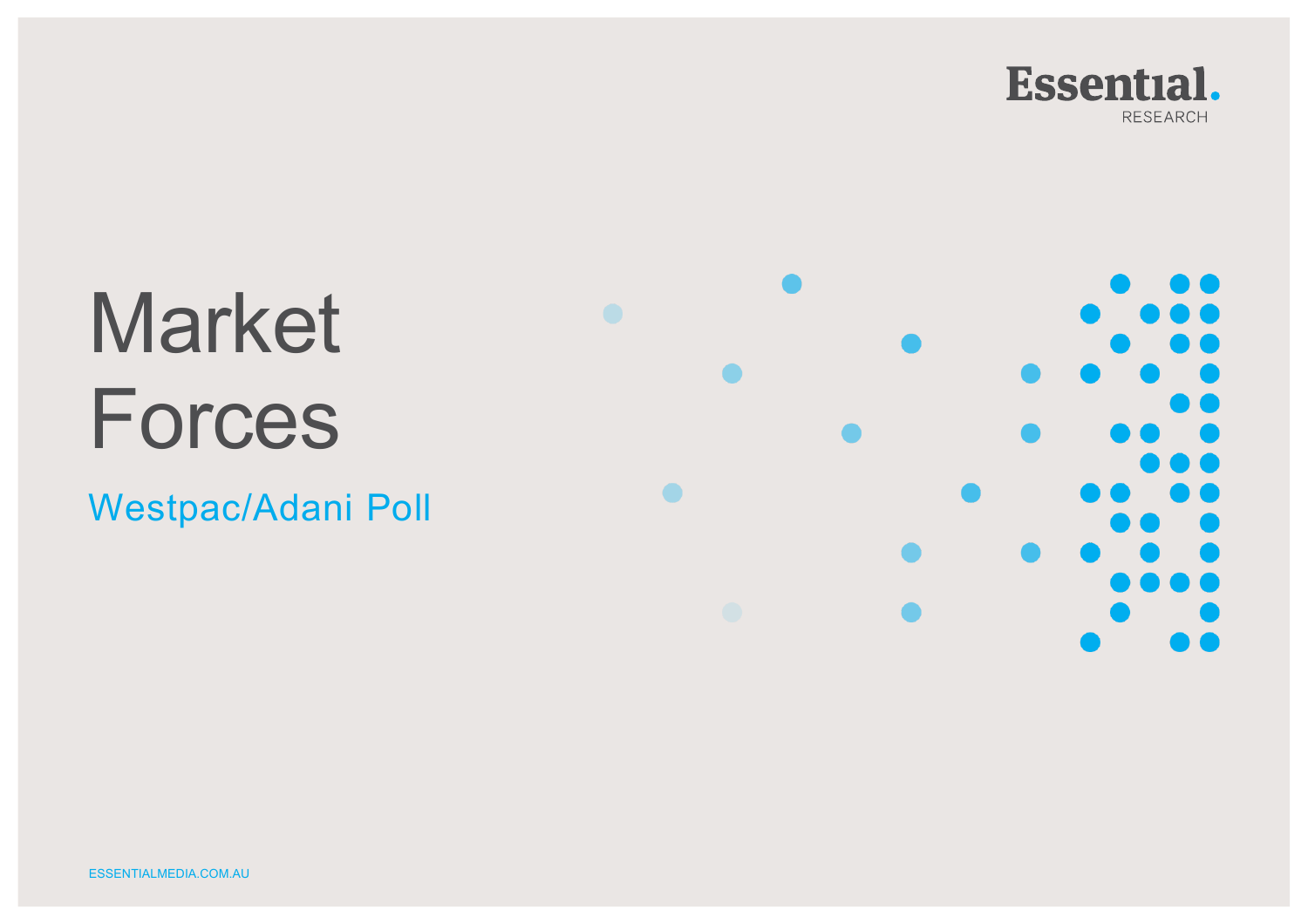



Essential Media Communications is a member of the Association of Market and Social Research **Organisations** 

## AMSRS <

Our researchers are members of the Australian Market and Social Research Society.



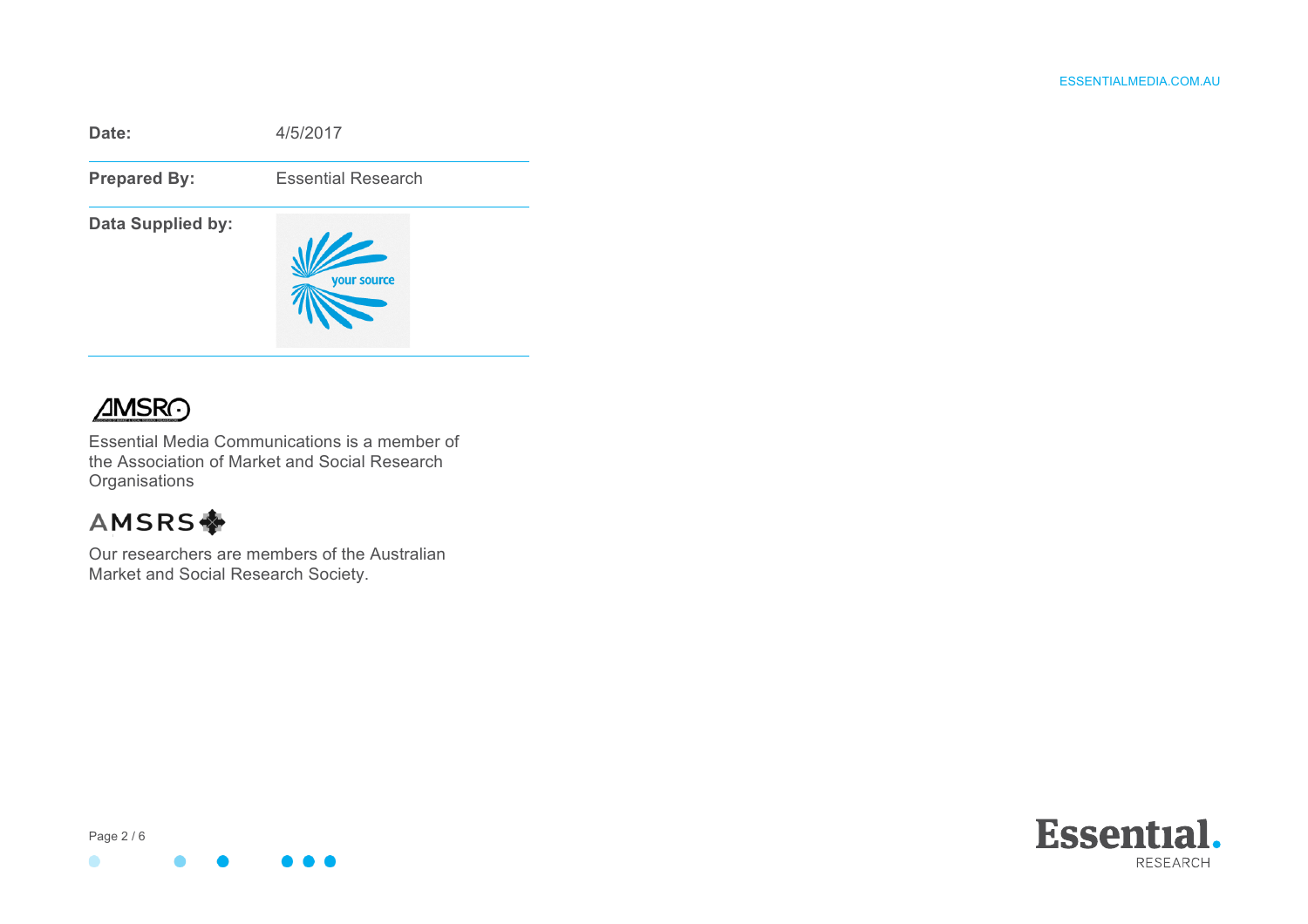#### **About this poll**

This report summarises the results of a weekly omnibus conducted by Essential Research with data provided by Your Source. The survey was conducted online from the  $2^{nd}$  to  $4^{th}$  May 2017 and is based on 1,211 respondents.

This report includes questions on Westpac's decision to place restrictions on lending to coal projects, thus ruling out funding the Adani Carmichael mine.

The methodology used to carry out this research is described in the appendix on page 22.

Note that due to rounding, not all tables necessarily total 100% and subtotals may also vary.



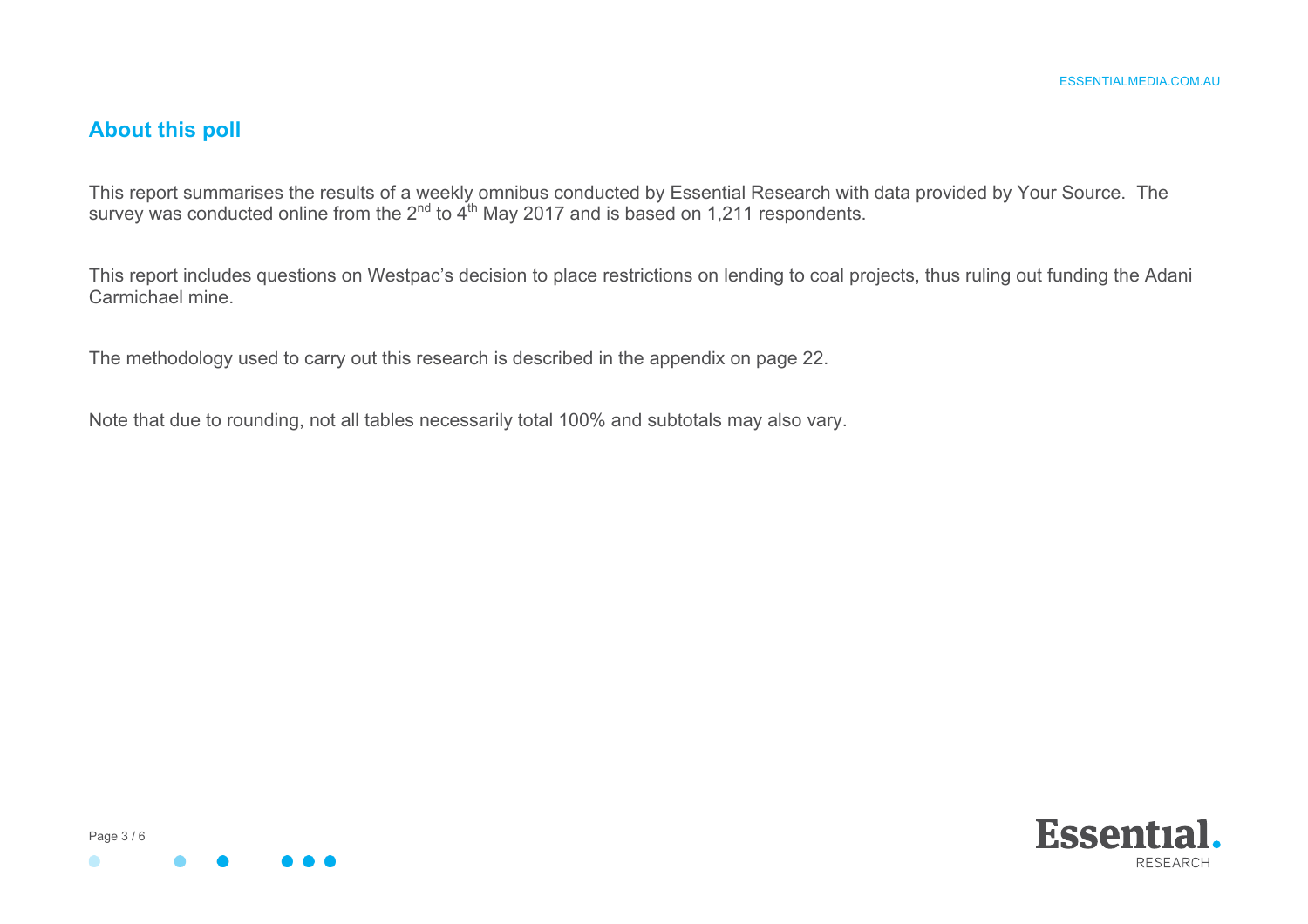## **Westpac and Coal**

Q Westpac last week announced a new policy which places restrictions on lending to new coal power stations and mines. This had the effect of ruling out the bank's involvement in the proposed Adani Carmichael coal mine in central Queensland. Do you approve of this decision?

|                                | <b>Total</b> | <b>QLD</b> | <b>Bris</b> | Reg.<br>Qld | <b>WPC</b> | <b>CBA</b> | <b>NAB</b> | <b>ANZ</b> | <b>Other</b><br><b>Bank</b> |
|--------------------------------|--------------|------------|-------------|-------------|------------|------------|------------|------------|-----------------------------|
| <b>Total approve</b>           | 41%          | 38%        | 38%         | 38%         | 38%        | 40%        | 41%        | 42%        | 40%                         |
| <b>Total disapprove</b>        | 14%          | 18%        | 15%         | 22%         | 15%        | 9%         | 13%        | 19%        | 14%                         |
| Strongly approve               | 22%          | 23%        | 21%         | 25%         | 22%        | 18%        | 21%        | 17%        | 26%                         |
| Approve                        | 19%          | 15%        | 17%         | 13%         | 16%        | 22%        | 20%        | 25%        | 14%                         |
| Neither approve nor disapprove | 25%          | 24%        | 26%         | 21%         | 28%        | 30%        | 23%        | 21%        | 21%                         |
| <b>Disapprove</b>              | 7%           | 9%         | 7%          | 11%         | 6%         | 6%         | 6%         | 8%         | 6%                          |
| Strongly disapprove            | 7%           | 9%         | 8%          | 11%         | 9%         | 3%         | 7%         | 11%        | 8%                          |
| Don't know                     | 21%          | 20%        | 21%         | 19%         | 18%        | 20%        | 23%        | 19%        | 24%                         |



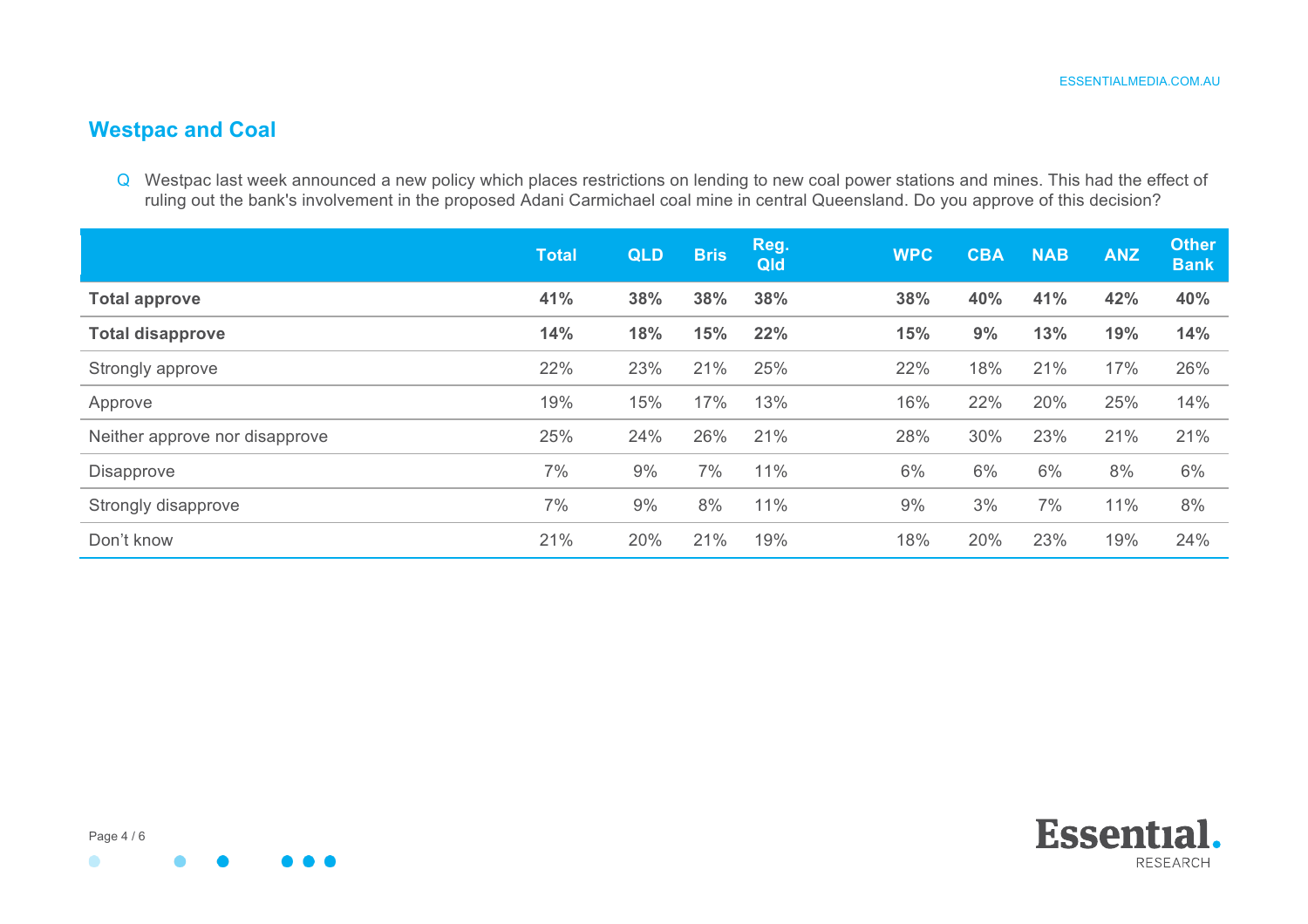## **Banking with Westpac**

Q Does Westpac's decision make you more or less likely to want to do your banking with Westpac?

|                          | <b>Total</b> | <b>WPC</b> | <b>CBA</b> | <b>NAB</b> | <b>ANZ</b> | <b>Other</b><br><b>Bank</b> |
|--------------------------|--------------|------------|------------|------------|------------|-----------------------------|
| <b>Total more likely</b> | 18%          | 21%        | 19%        | 16%        | 19%        | 16%                         |
| <b>Total less likely</b> | 12%          | 10%        | 8%         | 11%        | 18%        | 13%                         |
| Much more likely         | 6%           | 10%        | 6%         | 5%         | 5%         | 5%                          |
| More likely              | 12%          | 11%        | 13%        | 11%        | 14%        | 11%                         |
| No change                | 60%          | 66%        | 61%        | 60%        | 53%        | 61%                         |
| Less likely              | 5%           | 7%         | 4%         | 3%         | 8%         | 4%                          |
| Much less likely         | 7%           | 3%         | 4%         | 8%         | 10%        | 9%                          |
| Don't know               | 10%          | 4%         | 11%        | 13%        | 9%         | 10%                         |